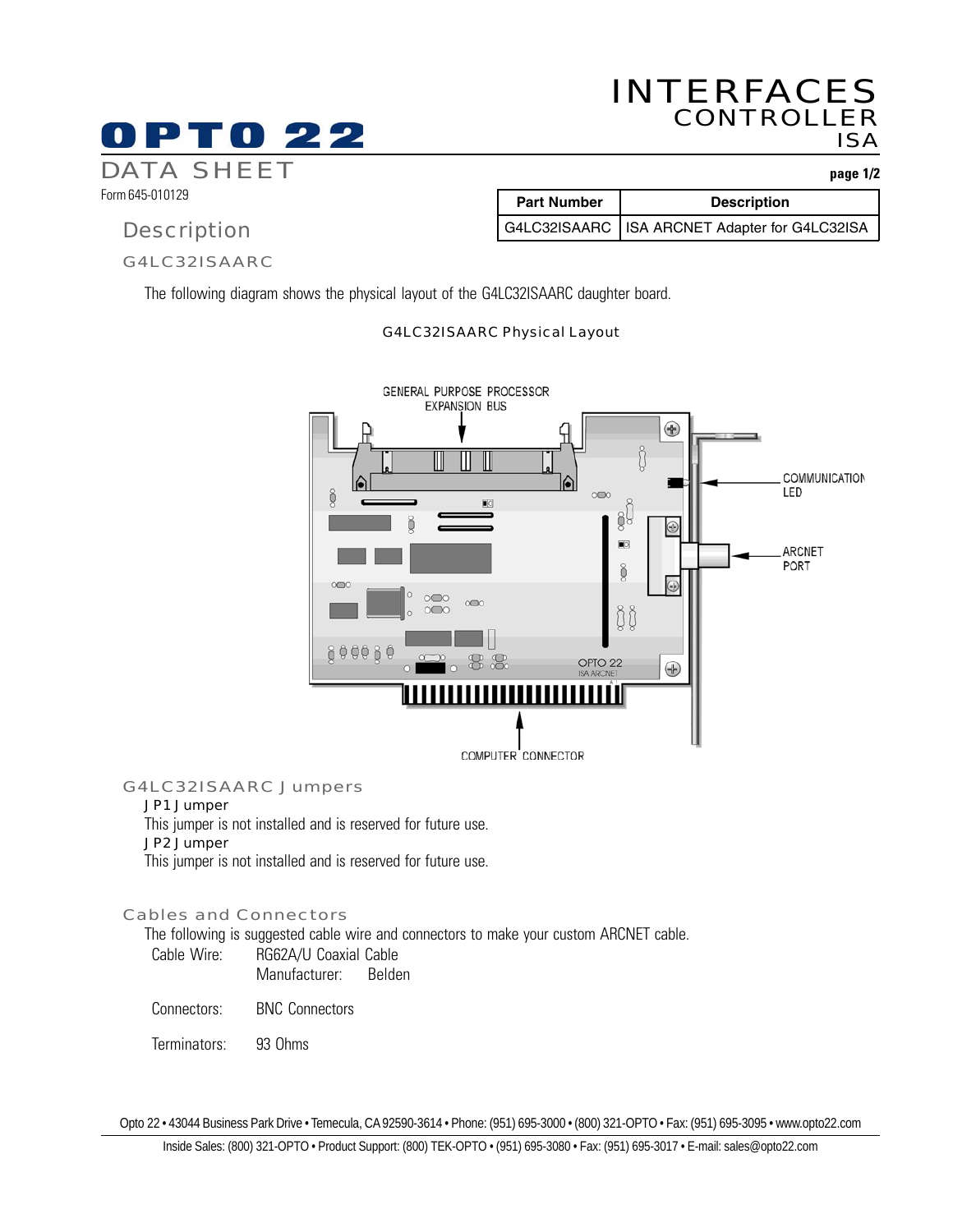# **OPTO 22**

Form 645-010129 DATA SHEET **page 2/2**

## Installation

This section describes how to install a G4LC32ISAARC card into your computer. Please refer to the owner's manual for your computer for information on opening and removing the computer's cover.

To install the daughter cards into the computer:

- 1. Find an unoccupied 8- or 16-bit ISA expansion slot adjacent to the G4LC32ISA card.
- 2. Remove the expansion slot cover if one is installed.
- 3. Discharge any static electricity you may have by touching the computer's metal chassis.
- 4. Attach one end of the cable included with the daughter board card to the daughter board, and the other to the G4LC32ISA.
- 5. Install the card by orienting the computer connector facing the expansion slot and the mounting bracket facing the access port.

| <b>Power Requirements</b>    | 5 VDC $\pm$ 0.25 V @ 0.5A          |
|------------------------------|------------------------------------|
| <b>Operating Temperature</b> | $0^{\circ}$ C to $70^{\circ}$ C    |
| Storage Temperature          | $-25^{\circ}$ C to 85 $^{\circ}$ C |
| Humidity                     | 5% to 95% Relative Humidity        |
| <b>Transfer Rate</b>         | 2.5Mb/s                            |
| Weight                       | 0.1 Ka                             |

# **Specifications**

Opto 22 • 43044 Business Park Drive • Temecula, CA 92590-3614 • Phone: (951) 695-3000 • (800) 321-OPTO • Fax: (951) 695-3095 • www.opto22.com